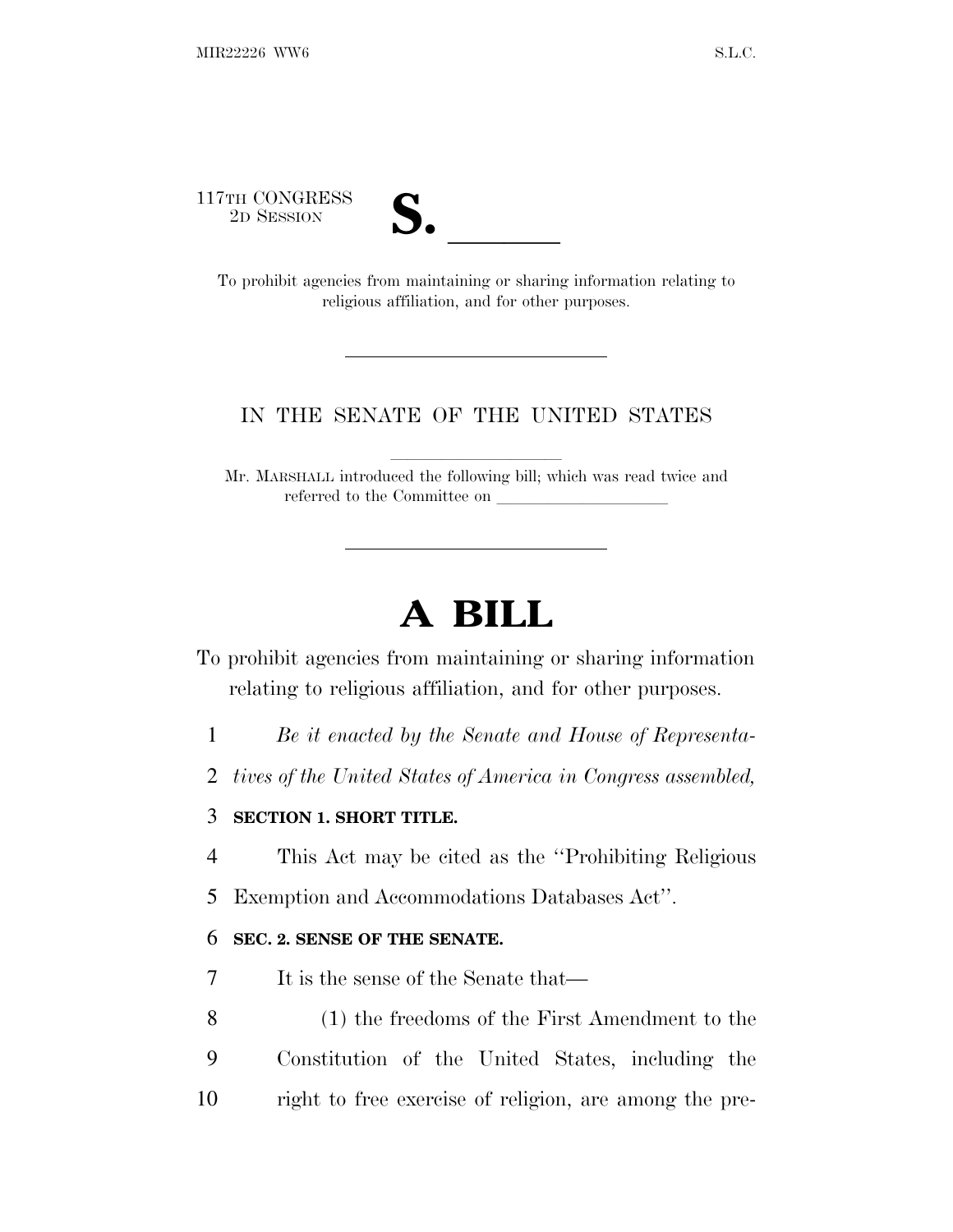eminent blessings of liberty guaranteed by the Con- stitution of the United States, and that religious freedom need not be sacrificed in service to our Gov-ernment, but must be respected by law; and

 (2) immediate steps must be taken to prevent unwarranted dissemination of information on reli- gious exemptions or accommodations sought or pro- vided by or to any individual in conformance with principles of both section 552a of title 5, United States Code (commonly known as the ''Privacy Act of 1974''), in particular subsection (e)(7) of such section, as well as the guidance issued by the Equal Employment Opportunity Commission on December 14, 2021.

## **SEC. 3. MAINTENANCE OF INFORMATION RELATING TO RE-LIGIOUS ACCOMMODATIONS.**

 (a) AMENDMENTS TO THE PRIVACY ACT OF 1974.— Section 552a of title 5, United States Code (commonly known as the ''Privacy Act of 1974'') is amended—

20  $(1)$  in subsection  $(a)(7)$ —

21 (A) by striking "means, with" and insert-22 ing  $\frac{1}{2}$ 

- 23  $"({\rm A})$  means, with";
- (B) in subparagraph (A), as so designated, by adding ''and'' at the end; and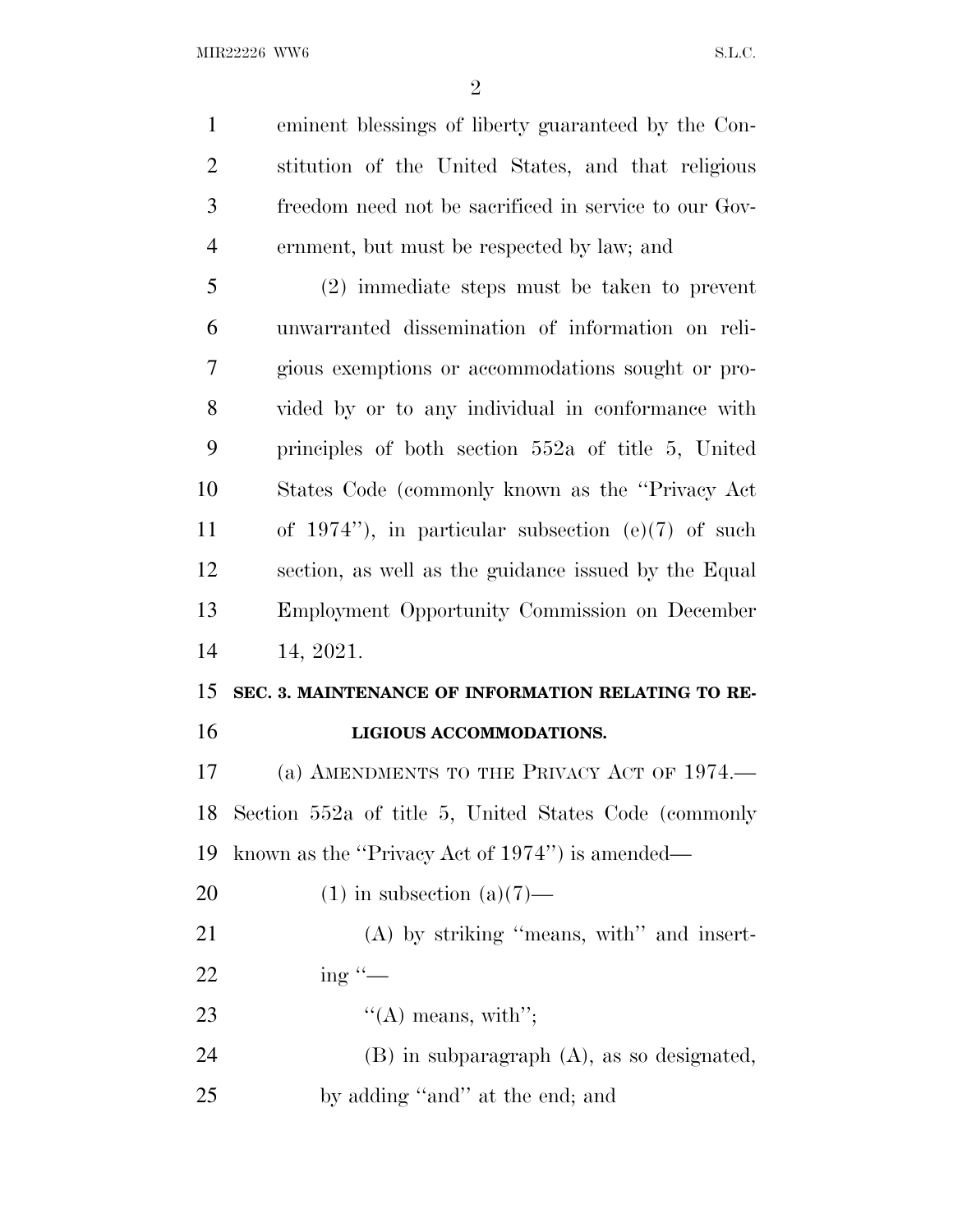| $\mathbf{1}$   | (C) by adding at the end the following:                     |
|----------------|-------------------------------------------------------------|
| $\overline{2}$ | $\lq\lq$ does not include the sharing, disclo-              |
| 3              | sure, or dissemination of information con-                  |
| $\overline{4}$ | cerning a religious accommodation beyond the                |
| 5              | minimum necessary for the purpose;";                        |
| 6              | $(2)$ in subsection $(e)(1)$ —                              |
| 7              | (A) in the matter preceding subparagraph                    |
| 8              | (A), strike "except for disclosures made under              |
| 9              | subsections (b)(1) or (b)(2) of this section,";             |
| 10             | $(B)$ in subparagraph $(A)$ , by striking                   |
| 11             | "and" at the end;                                           |
| 12             | (C) in subparagraph (B), by adding "and"                    |
| 13             | at the end; and                                             |
| 14             | (D) by adding at the end the following:                     |
| 15             | $\cdot$ (C) a disclosure made under subsection              |
| 16             | $(b)(1)$ or $(b)(2)$ only if the disclosure concerns        |
| 17             | or describes how any individual exercises rights            |
| 18             | guaranteed by the First Amendment, including                |
| 19             | as related to a religious accommodation under               |
| 20             | any Federal law;";                                          |
| 21             | $(3)$ in subsection $(0)$ , by adding at the end the        |
| 22             | following:                                                  |
| 23             | "(3) Notwithstanding any other provision of this Act,       |
| 24             | no record relating to the religious affiliation of an indi- |
| 25             | vidual that is contained in a system of records may be      |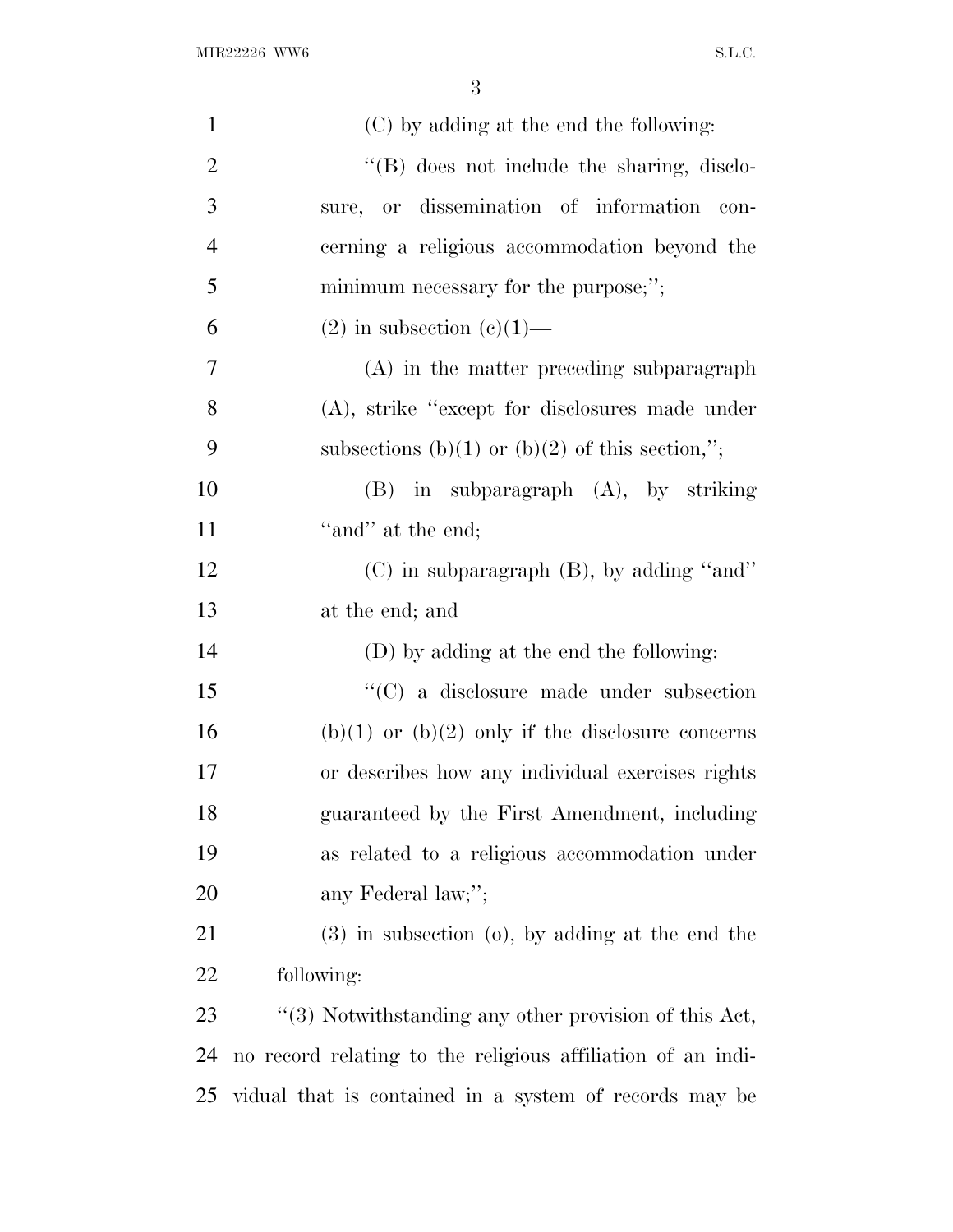disclosed to a recipient agency or non-Federal agency for use in a computer matching program.''; and

(4) by adding at the end the following:

4 "(x) RELIGIOUS ACCOMMODATION.—For purposes of subsection (e)(7), an individual voluntarily requesting, or providing any information relating to, any religious accom- modation, including to a COVID–19 vaccine requirement, shall not constitute an express authorization for an agency to maintain a record of any information related to the reli-gious beliefs, identity, or affiliation of the individual.''.

 (b) FOIA EXEMPTION.—Section 552(b) of title 5, United States Code (commonly known as the ''Freedom of Information Act'') is amended—

14 (1) in paragraph  $(8)$ , by striking "or" at the end;

 (2) in paragraph (9), by striking the period at 17 the end and inserting "; or"; and

 (3) by inserting after paragraph (9) the fol-lowing:

  $\frac{1}{10}$  related to the religious affiliation of an individual that is provided to or collected by an agency (as defined in section 552a(a) of this title), including for purposes of a religious accommodation to a COVID–19 vaccine requirement.''.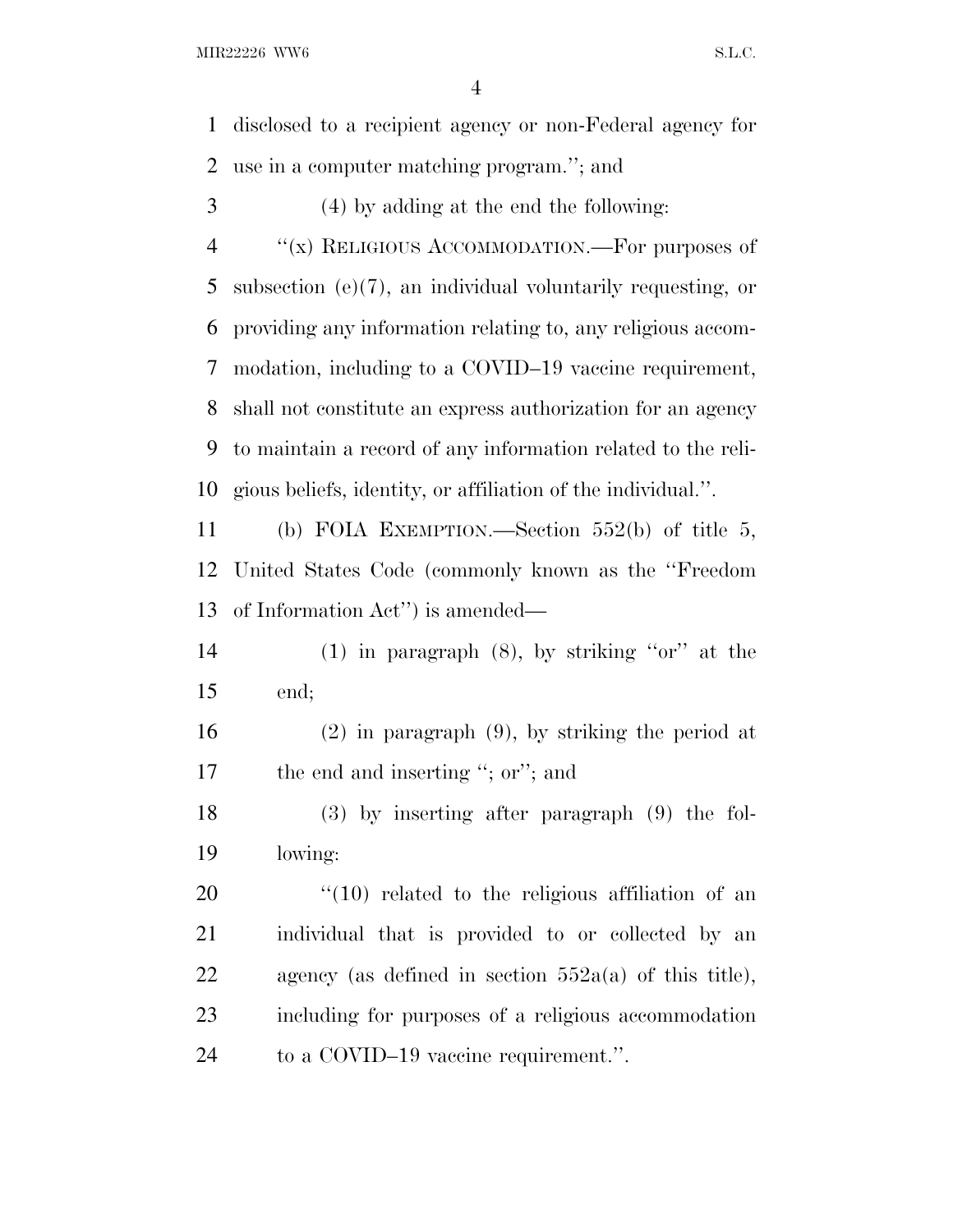(c) PRIVACY OF INFORMATION.—An agency (as de- fined in section 552a(a) of title 5, United States Code (commonly known as the ''Privacy Act of 1974'') that col- lects or is provided any information relating to the reli- gious beliefs, identity, or affiliation of an individual for purposes of a religious accommodation, including to a COVID–19 vaccine requirement— (1) shall maintain and use the information— (A) in a manner that protects the con- fidentiality of the information and privacy of the individual to the maximum extent prac- ticable; and (B) separate from any other record of an individual relating to a religious exemption or accommodation request; and (2) may not disclose the information with any person outside of the agency, including any other Federal or non-Federal agency or private organiza- tion. (d) RULE OF CONSTRUCTION.—Nothing in this Act or the amendments made by this Act shall be construed to impede or authorize a delay in the timely processing of a request made by an individual to an agency (as de-fined in section 552a(a) of title 5, United States Code